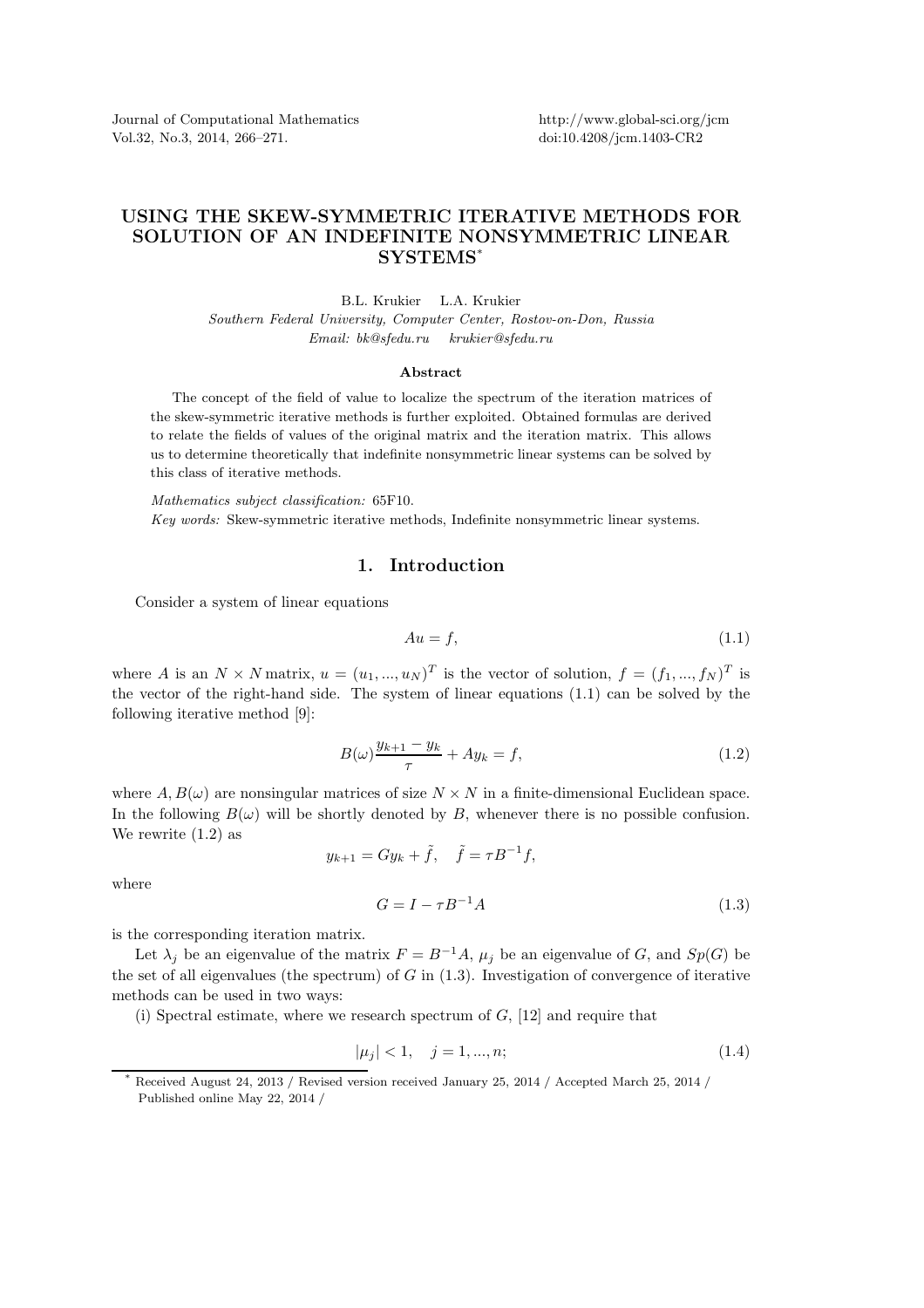The Skew-Symmetric Iterative Methods for Indefinite Systems 267

(ii) Energy-norm estimate, where we check norm of  $G$ , [9] and demand that

$$
||G||_D < 1,\tag{1.5}
$$

with  $D$  being Hermitian positive definite matrix. The first one provides necessary and sufficient conditions and the second one only sufficient conditions.

Using  $(1.4)$  we have

$$
\mu_j = 1 - \tau \lambda_j, \quad \tau > 0,
$$

and, according to [12], a necessary and sufficient condition for the convergence of the iterative method is

$$
|1 - \tau \lambda_j| < 1. \tag{1.6}
$$

Let

$$
\Re(\lambda) = \min_j Re(\lambda_j), \quad \rho^2 = \max_j |\lambda_j|^2.
$$

Then by taking into account the introduced notation, from (1.6) we have

$$
\tau < \frac{2\Re(\lambda)}{\rho^2}.\tag{1.7}
$$

See [7] for details.

**Definition 1.1.** Matrix F is named positive stable if  $Re(\lambda_i(F)) > 0, \forall j = 1, ..., n$ .

**Theorem 1.1.** If the matrix  $F = B^{-1}A$  is positive stable, then the iterative method (1.2) converges if the condition (1.7) holds.

To investigate convergence of iterative methods we have to know eigen-property about matrix  $F$ , a product of the matrices  $A$  and  $B$ , which determinates the iterative method. It was shown above that if  $F$  is positive stable, then the method converges. For example, if the matrix A is positive real and the matrix  $B$  is symmetric positive definite, then from Lyapunov theorem  $[3]$  we know that F is a positive stable matrix. So, we obtain convergence for a wide class of iterative methods (Jacobi, SSOR, CG and so on).

Energy-norm [9] and spectral [12] sufficient conditions were previously obtained for convergence of skew-symmetric iterative method in  $[6]$  and  $[2]$ , when the initial matrix A is positive real. If the matrix A losses this property, the question about sufficient conditions of convergence remains open. Unfortunately, there is no discussion about the convergence in the sense of spectral or energy-norm. We propose to use field-of-values to solve this problem.

The field-of-values [3] of the matrix A is defined as

$$
H(A) = \{x^* A x : x \in \mathcal{C}^n, x^* x = 1\}.
$$

It is known [4] that

 $Sp(A) \subseteq H(A).$ 

We will begin with short description of skew-symmetric iterative methods (SSM), then we will show that the field-of-values works for investigating the convergence of SSM, using formulas from [7], which connect fields-of-values of the matrices  $A, B$ , their symmetric part  $A_0$  and skewsymmetric part  $A_1$ , and eigenvalues of the iteration matrix  $G$ . These formulas will be used to derive sufficient conditions for convergence about matrix A when it is not positive real.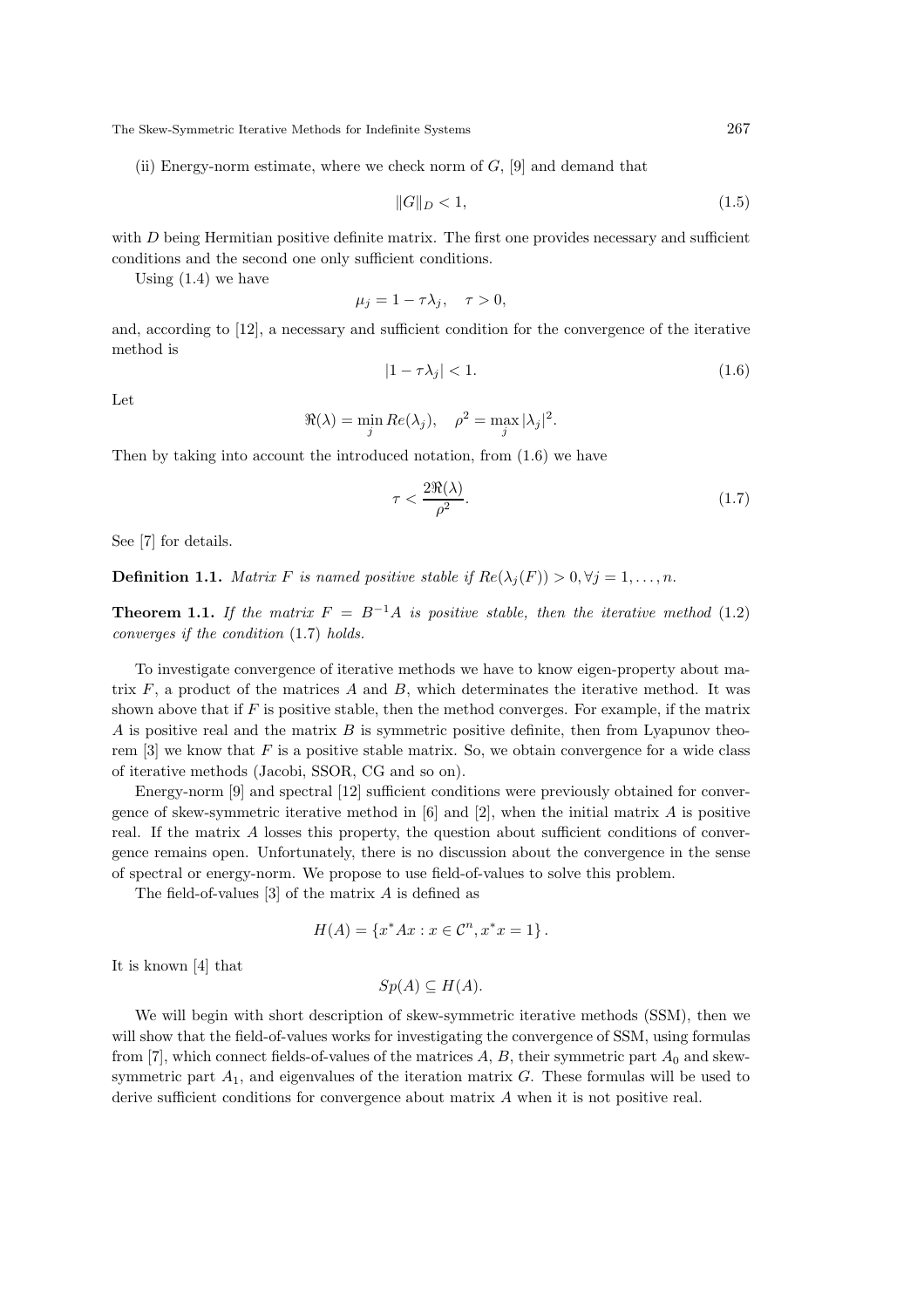## 2. Skew-Symmetric Iterative Methods

The matrix  $A$  can be naturally expressed as a sum of a symmetric matrix  $A_0$  and a skewsymmetric matrix  $A_1$ . If  $A_0$  is positive definite, then the matrix  $A$  is named positive real. We split matrix  $A_1$  into a sum of triangular matrices  $K_U$  and  $K_L$  and establish [5] the classes of triangular and product triangular skew-symmetric iterative methods.

The triangular skew-symmetric iterative methods [7] are defined in (1.2) with the matrix being chosen as

$$
B = B_c + \omega((1+j)K_L + (1-j)K_U), \ \ j = \pm 1, \ B_c = B_c^*.
$$
 (2.1)

The product-triangular skew-symmetric iterative methods [2] are defined in (1.2) with the matrix  $B$  being chosen as:

$$
B = (B_c + \omega K_L) B_c^{-1} (B_c + \omega K_U).
$$
 (2.2)

In (2.1) and (2.2)  $B_c$  is a symmetric matrix and  $\omega$  is a real scalar parameter.

More general idea of the symmetric and skew-symmetric splitting can be used if the matrix A in  $(1.1)$  is complex  $[10]$ :

$$
A_1 = K_L + H_0 + K_U - H_0 = \tilde{K}_L + \tilde{K}_U,
$$
\n(2.3a)

$$
K_L = K_L + H_0, \ K_U = K_U - H_0,\tag{2.3b}
$$

where  $H_0$  is a Hermitian matrix. An iterative method based on this splitting has been proposed in  $[1]$ ,  $[11]$ . Unfortunately, there is a problem with the inverse of the matrix  $B$ .

We write the matrix in  $(2.1)$  and  $(2.2)$  as a sum of symmetric and skew-symmetric components:

$$
B = B_0 + B_1
$$
,  $B_0 = \frac{1}{2}(B + B^*)$ ,  $B_1 = \frac{1}{2}(B - B^*)$ .

Main property of skew-symmetric iterative method is

$$
B_1 = \omega A_1. \tag{2.4}
$$

Thus, for both triangular and product-triangular skew-symmetric methods the skew-symmetric parts of A and B coincide up to a parameter. This property is crucial and will be extensively used.

## 3. Convergence of Skew-Symmetric Iteration Methods

The problem of the convergence of the iterations can be reduced to determine the eigenvalues of the matrix F, i.e.,

$$
Fx = \lambda x \Leftrightarrow B^{-1}Ax = \lambda x \Leftrightarrow Ax = \lambda Bx.
$$
\n(3.1)

Moreover, in order to check whether the method converges we do not have to know the whole spectrum of the matrix F. It is sufficient to check only whether  $Re(\lambda) > 0$ .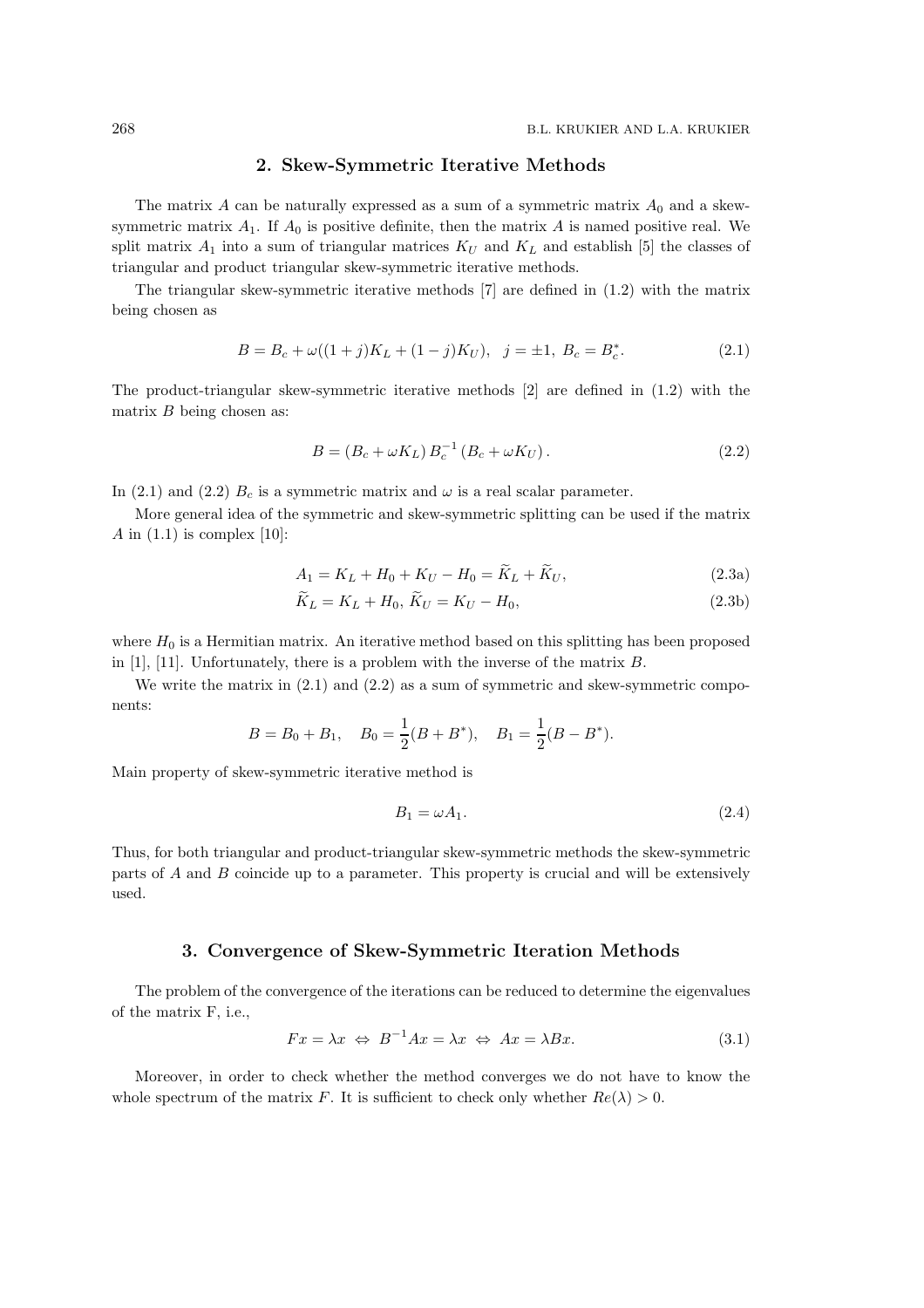The Skew-Symmetric Iterative Methods for Indefinite Systems 269

Notice that the matrices  $A$  and  $B$  in (3.1) are real and their eigenvectors and eigenvalues are, in general, complex. Denote the numerical range of a matrix  $\Psi$  by  $R(\Psi)$ . Let

$$
\alpha = \alpha(A_0) = \frac{(A_0 x, x)}{(x, x)} \in R(A_0), \quad \forall x \neq 0,
$$
\n(3.2a)

$$
\beta = \beta(B_0) = \frac{(B_0 x, x)}{(x, x)} \in R(B_0), \quad \forall x \neq 0,
$$
\n(3.2b)

$$
i\gamma = i\gamma(A_1) = \frac{(A_1x, x)}{(x, x)} \in R(A_1), \quad \forall x \neq 0.
$$
 (3.2c)

The sets  $R(A_0)$  and  $R(B_0)$  are real, but the set  $R(A_1)$  is imaginary, [3]. Since  $A_0$ ,  $B_0$  and  $A_1$ are normal [3], their numerical ranges are bounded by their extremal eigenvalues, i.e.,

$$
R(A_0) \in [\alpha_0, \alpha_1], \qquad \alpha_0 = \lambda_{min}(A_0), \qquad \alpha_1 = \lambda_{max}(A_0), \tag{3.3a}
$$

$$
R(B_0) \in [\beta_0, \beta_1], \quad \beta_0 = \lambda_{min}(B_0), \quad \beta_1 = \lambda_{max}(B_0), \tag{3.3b}
$$

$$
R(A_1) \in [-i\gamma_1, i\gamma_1], \ \gamma_1 = |\lambda_{max}(A_1)|. \tag{3.3c}
$$

Using simple calculation, we have

$$
\lambda_0 = \frac{\omega \gamma^2 + \alpha \beta}{\omega^2 \gamma^2 + \beta^2}, \quad \lambda_1 = \frac{\beta - \omega \alpha}{\omega^2 \gamma^2 + \beta^2} \gamma,
$$
\n(3.4)

where  $\alpha \in R(A_0), \beta \in R(B_0), i\gamma \in R(A_1)$ , and  $\omega$  is the real parameter. See [7].

Parameters  $\alpha, \beta, \gamma$  are some values of the numerical ranges of the corresponding matrices given in (3.2). It is a difficult task to determine these values. However, if their bounds are known we can obtain bounds for the values  $\lambda_0$  and  $\lambda_1$ , i.e., the spectrum of F.

Does skew-symmetric methods converge if the matrix  $A$  is an indefinite matrix? Answer of this question can push us to investigating the field-of-value of the matrix  $F$ , which we have made above. We are interested in the following values

$$
Ch1 = \omega \gamma^2 + \alpha \beta, \tag{3.5}
$$

which can be taken under conditions (3.3). Clearly,

$$
\begin{cases}\n\alpha \in [\alpha_0, \alpha_1], \\
\beta \in [\beta_0, \beta_1], \quad \beta_0 > 0, \\
\gamma^2 \in [\gamma_0^2, \gamma_1^2], \quad \gamma_0^2 \ge 0.\n\end{cases}
$$
\n(3.6)

Note that the minimum eigenvalue of the matrix  $A_1$  appears here as a bound for  $\gamma$ . The value of  $\gamma_0$  depends on the dimension of  $A_1$ . If it is odd, then  $\gamma_0 = 0$ . In general, we have

$$
\gamma_0 \geq 0.
$$

If the signs of  $\alpha_1$  and  $\alpha_0$  coincide, then without loss of generality we can assume that  $\alpha_1 > \alpha_0 > 0$ . Otherwise we multiply the original linear system (1.1) by -1.

Expression (3.5) is a nominator in the relations for the real part of eigenvalues of  $F = B^{-1}A$ . Recall that  $B_0$  is symmetric and B is chosen such that  $B_0$  is positive definite, i.e.,  $\beta_0 > 0$ . Clearly, if  $\alpha_0 > 0$ , then

$$
Ch1 \in [\omega \gamma_0^2 + \alpha_0 \beta_0, \omega \gamma_1^2 + \alpha_1 \beta_1]. \tag{3.7}
$$

Hence we obtain  $\lambda_0 > 0$  and that the method converges.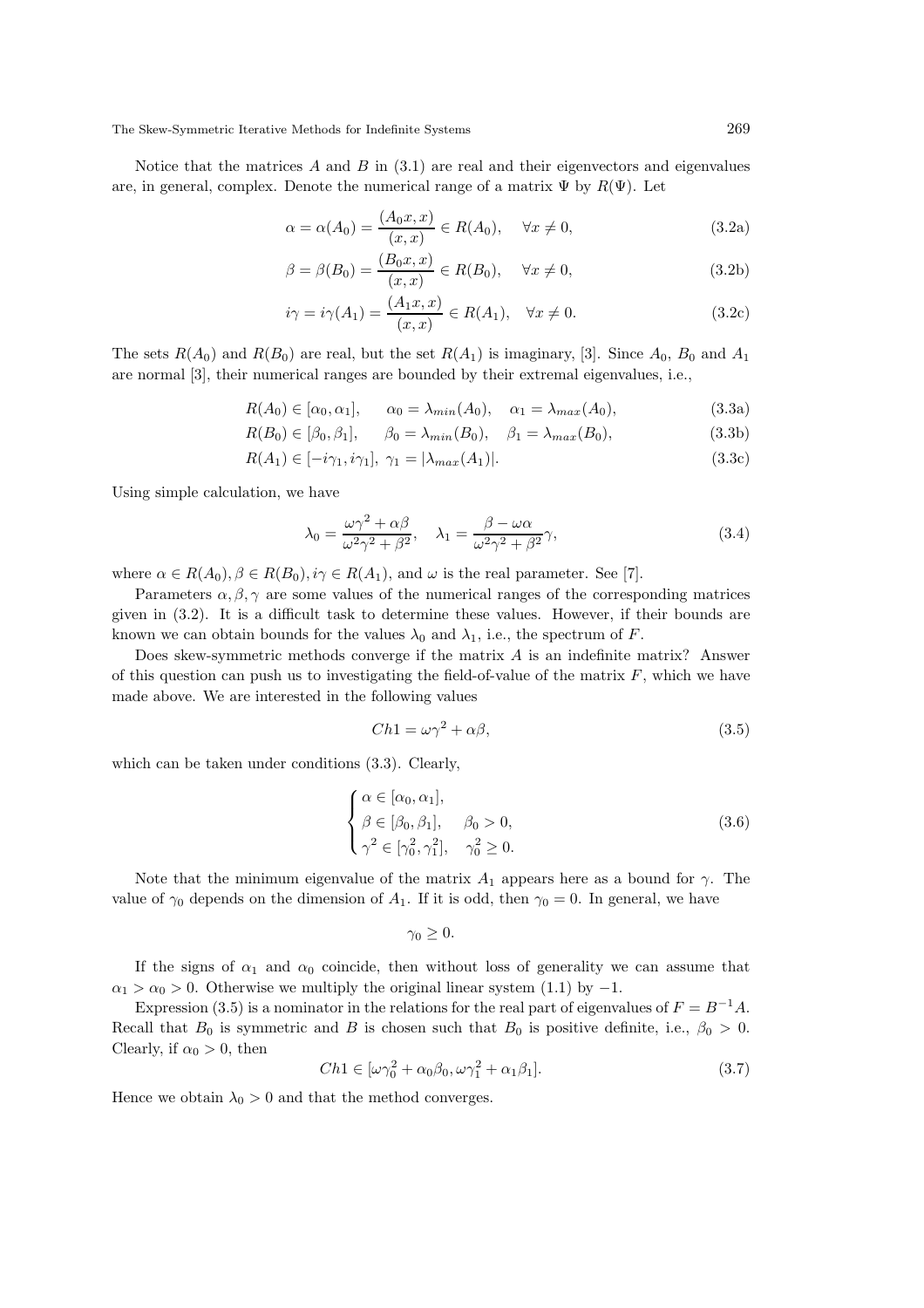**Theorem 3.1.** Let A be positive real, the conditions (2.4), (3.2) and (3.3) hold, and  $\beta_0 > 0$ . Then the iterative method  $(1.2)$  converges.

So, in this case a positive real matrix A is multiplied by a positive real matrix  $B^{-1}$ , which yields the positive stable matrix F.

Now we consider the case

$$
\alpha_0<0,
$$

when the coefficient matrix  $A$  of the linear system is not positive real. (This property is very important for the convergence for a lot of iterative methods). See [8]).

Let

$$
Ch1 \in [\omega \gamma_0^2 - |\alpha_0|\beta_1, \omega \gamma_1^2 + \alpha_1 \beta_1]. \tag{3.8}
$$

We are here interested in the lower bound  $\omega \gamma_0^2 - |\alpha_0| \beta_1$ . Let us assume that

$$
\omega \gamma_0^2 - |\alpha_0| \beta_1 > 0,
$$

and  $A_1$  is nonsingular, i.e.,  $\gamma_0 > 0$ . Then, if

$$
\omega > \frac{|\alpha_0|\beta_1}{\gamma_0^2},\tag{3.9}
$$

we obtain the convergence of the iterative method as long as  $\lambda_0 > 0$ . As we see, the convergence can be achieved by choosing the parameter  $\omega$  and requiring nonsingularity of the matrix  $A_1$ .

**Theorem 3.2.** Let A and  $A_1$  be nonsingular, the conditions  $(2.4)$ ,  $(3.2)$  and  $(3.3)$  hold, and  $\beta_0 > 0$ . Then, if the matrix A is not positive real  $(\alpha_0 < 0 \text{ in } (3.6))$ , the iterative method (1.2) converges as long as the condition (3.9) holds for the parameter  $\omega$ .

Thus, we have shown that the class of skew-symmetric iterative methods converge even under quite strict conditions on the coefficient matrix  $A$  of the linear system, i.e., even if  $A$  is not positive real.

## 4. Conclusion

The field-of-values is offered to be used for convergence investigation of skew-symmetric iterative methods for an indefinite system of linear equations.

It has been shown that skew-symmetric methods can be used to compute the solutions of a wide class of systems of linear equations with the matrices whose spectrum belongs to both left and right half planes.

Acknowledgments. The authors would like to thank Dr. M. Botchev for his help during the preparation of this paper. The work was supported by RFBR (grants No. 14-01-31076 and 12-01-00023a).

## References

[1] Z.-Z. Bai, G.H. Golub, M.K. Ng, Hermitian and skew-Hermitian splitting methods for non-Hermitian positive definite linear systems, *SIAM J. Matrix Anal. Appl*., 24:(2003), 603–626.